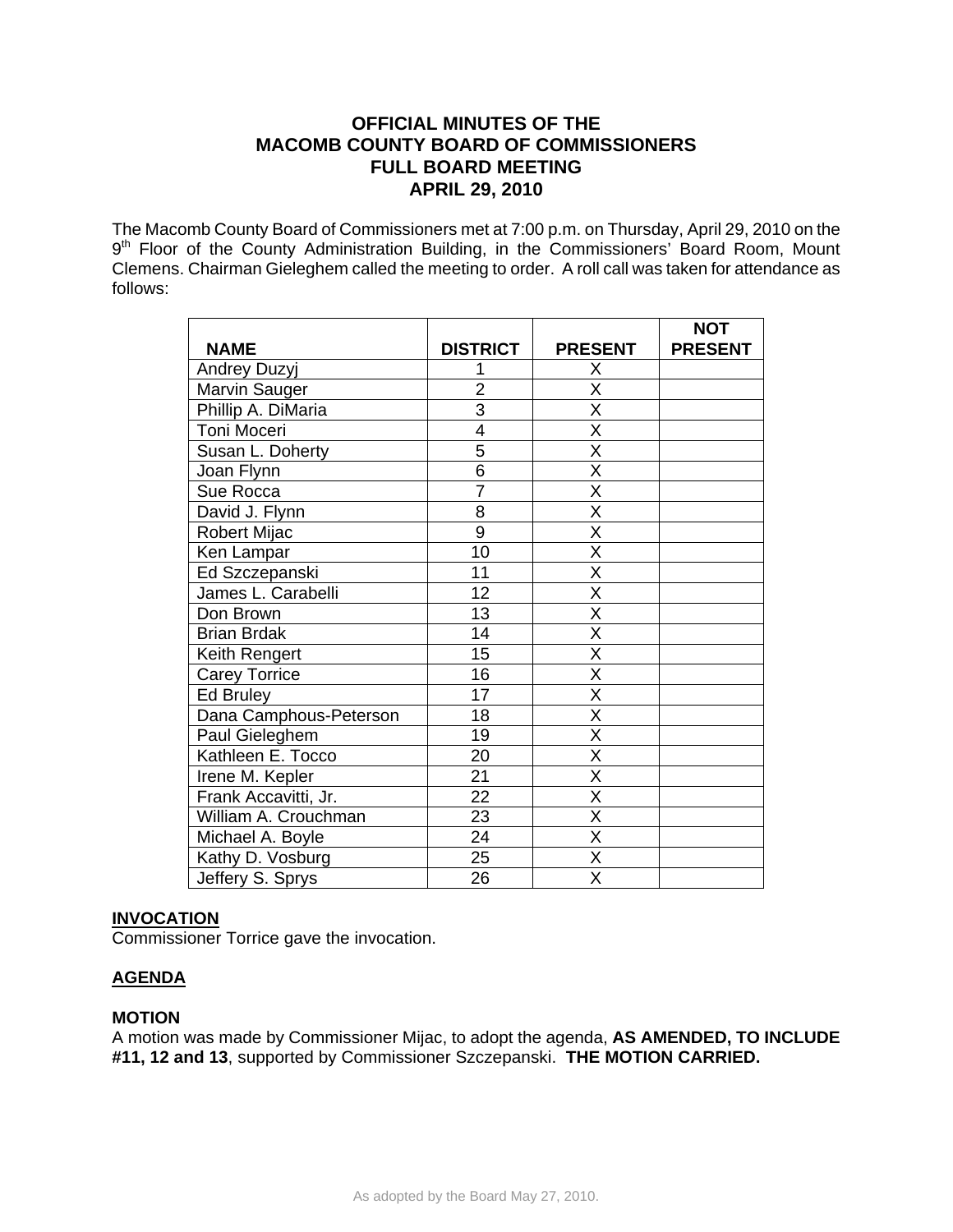## **MINUTES**

#### **MOTION**

A motion was made by Commissioner Duzyj, to approve the minutes dated March 25, 2010 (Special), March 25, 2010 (Regular) and April 7, 2010 (Special), supported by Commissioner Camphous-Peterson. **THE MOTION CARRIED**.

## **PRESENTATION OF RESOLUTION TO REVEREND JAMES FRIEDMAN**

#### **PUBLIC PARTICIPATION**

Fred Barbret, 22900 15 Mile Road, Clinton Township

## *COMMITTEE REPORTS*

## **BUDGET COMMITTEE – March 23, 2010**

The clerk read the recommendations from the Budget Committee and a motion was made by Chair Brdak, supported by Vice-Chair Sprys, to adopt the committee recommendations:

- 1. Adopt a Veteran's Service millage rate of .0400 mill, less any millage reduction required by the Headlee Roll Back Factor, for inclusion on the December, 2010 millage levy.
- 2. Adopt a county operating millage rate of 4.5685 mills for inclusion on the July, 2010 millage levy. (Record NO votes for Brown, Carabelli, Duzyj, Rengert, Rocca, Sprys and Vosburg)

## **THE MOTION CARRIED.**

#### **TECHNOLOGY & COMMUNICATIONS COMMITTEE – April 19, 2010**

The clerk read the recommendation from the Technology & Communications Committee and a motion was made by Chair Accavitti, supported by Vice-Chair Boyle, to adopt the committee recommendation:

1. Approve the following miscellaneous department requests: Six Visual Studio 2008 Professional licenses and three Visual Studio 2008 Premium licenses for the Information Technology Department at a cost not to exceed \$16,083; funding is available in the IT Capital Fund;

10 desktop computers, three laptops, one Zone Alarm license, one Ad-Aware license and five LaserJet printers for the Public Health Department at a cost not to exceed \$19,289.82; funding is available in the Public Health – H1N1 Planning Program Grant Fund; and

Two 64-bit servers for the Sheriff's Office at a cost not to exceed \$22,812; funding is available in the IT Capital Budget.

#### **THE MOTION CARRIED.**

#### **BUILDING, ROADS AND PUBLIC WORKS COMMITTEE – April 19, 2010**

The clerk read the recommendations from the Building, Roads and Public Works Committee and a motion was made by Chair Duzyj, supported by Vice-Chair Carabelli, to adopt the committee recommendations:

1. Authorize the Purchasing Department to purchase 184 alumalights manufactured in Romeo, Michigan, and proceed with the bid process for installation at the Hall Road warehouse facility; also, due to the 90 day window to obtain the DTE rebate, approve request to accept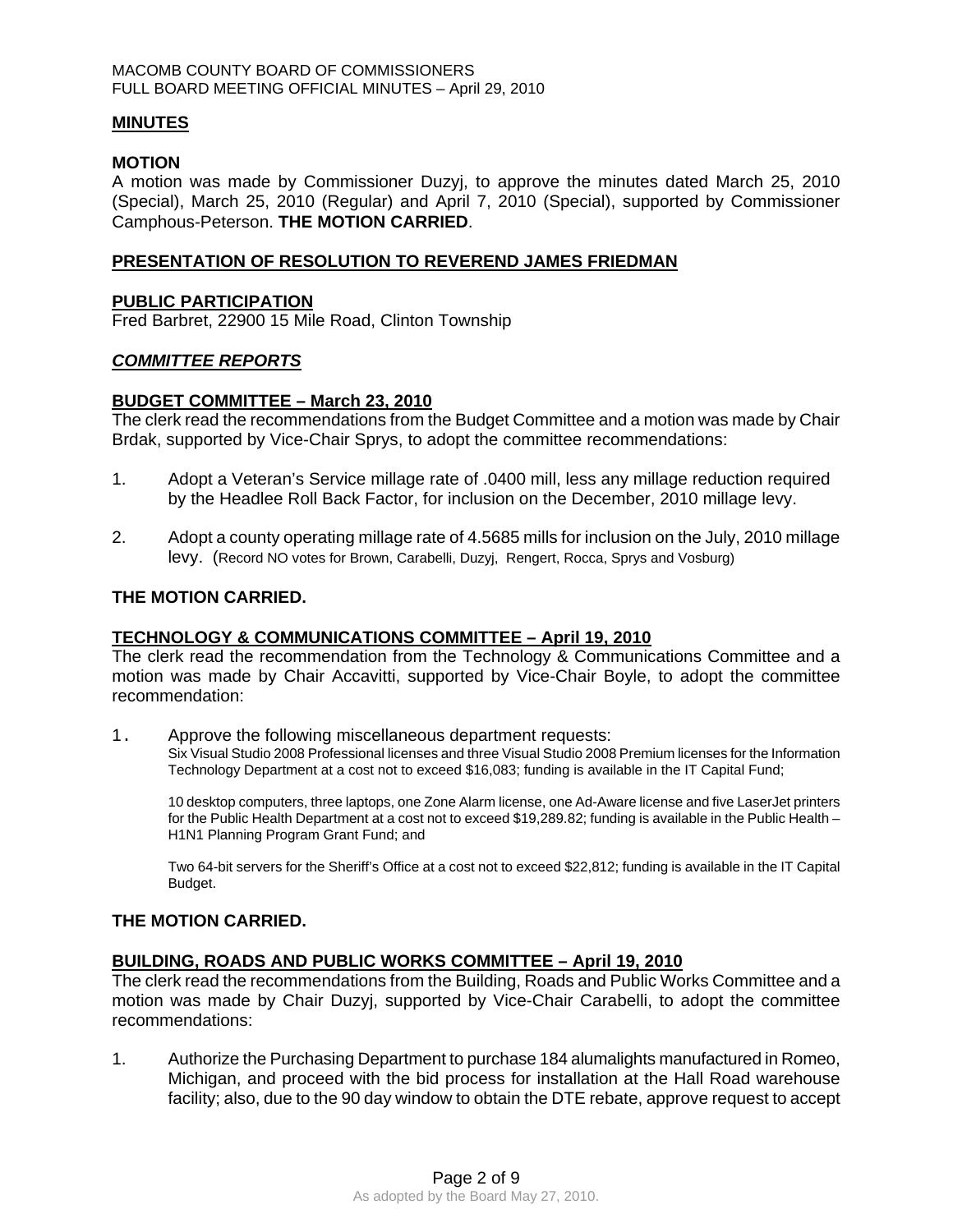the low qualified bid if the bids do not exceed the estimated cost.

- 2. Authorize payment of the following invoice: Juvenile Justice Center-Phase II Bernco, Inc. \$4,345.58 Further, funds are available in the capital budget. (Record NO vote for Sprys)
- 3. Approve the agreement with Geowizzard, Inc. for use of the outside parking lot owned by the county at the Macomb County Health Department Southeast Center Branch Office, 25401 Harper, St. Clair Shores.
- 4. Authorize the Cummins Group, Inc. to proceed with the design and construction documents in order for the Purchasing Department to obtain sealed bids for the floor plan modifications requested by the Department of Human Services at the Majestic Plaza, with all costs associated with the project paid by the State of Michigan.
- 5. Approve the purchase of the jail kitchen rooftop equipment bid (Bid Item 05-10) from the low bidder, Thermalnetics, Inc., Auburn Hills, Michigan, in the amount of \$254,000 plus the voluntary alternative amount of \$3,000 for a total of \$257,000; funds are available in the Jail Kitchen Rooftop Equipment Project.

# **THE MOTION CARRIED.**

# **PUBLIC SAFETY AND CORRECTIONS COMMITTEE – April 20, 2010**

The clerk read the recommendation from the Public Safety and Corrections Committee and a motion was made by Chair DiMaria, supported by Vice-Chair Boyle, to adopt the committee recommendation:

- 1. Approve the Macomb County Ccontinuity of Operations Plan and authorize the Board Chair to sign the corresponding policy letter.
- 2. Accept and enter into the FY 2009 Homeland Security Grant Program Grant Agreement with the Michigan State Police Emergency Management Homeland Security Division in the amount of \$1,124,482.
- 3. Authorize Macomb County Community Corrections to apply for continuation grant funding from the Michigan Department of Corrections/Office of Community Corrections to maintain staff and program operations for FY 2011. The grant request is \$1,714,000. The annual grant from the Michigan Department of Corrections/Office of Community Corrections is entirely state-funded and requires no local match funds.
- 4. Approve an extension of the food service contract with Aramark Correctional Services Company for the purposes of providing meals to prisoners at the Macomb County Jail. Said agreement would be extended from May 1, 2010 until September 30, 2010.

# **THE MOTION CARRIED.**

# **ADMINISTRATIVE SERVICES COMMITTEE – April 21, 2010**

The clerk read the recommendations from the Administrative Services Committee and a motion was made by Chair Vosburg, supported by Commissioner Accavitti, to adopt the committee recommendations: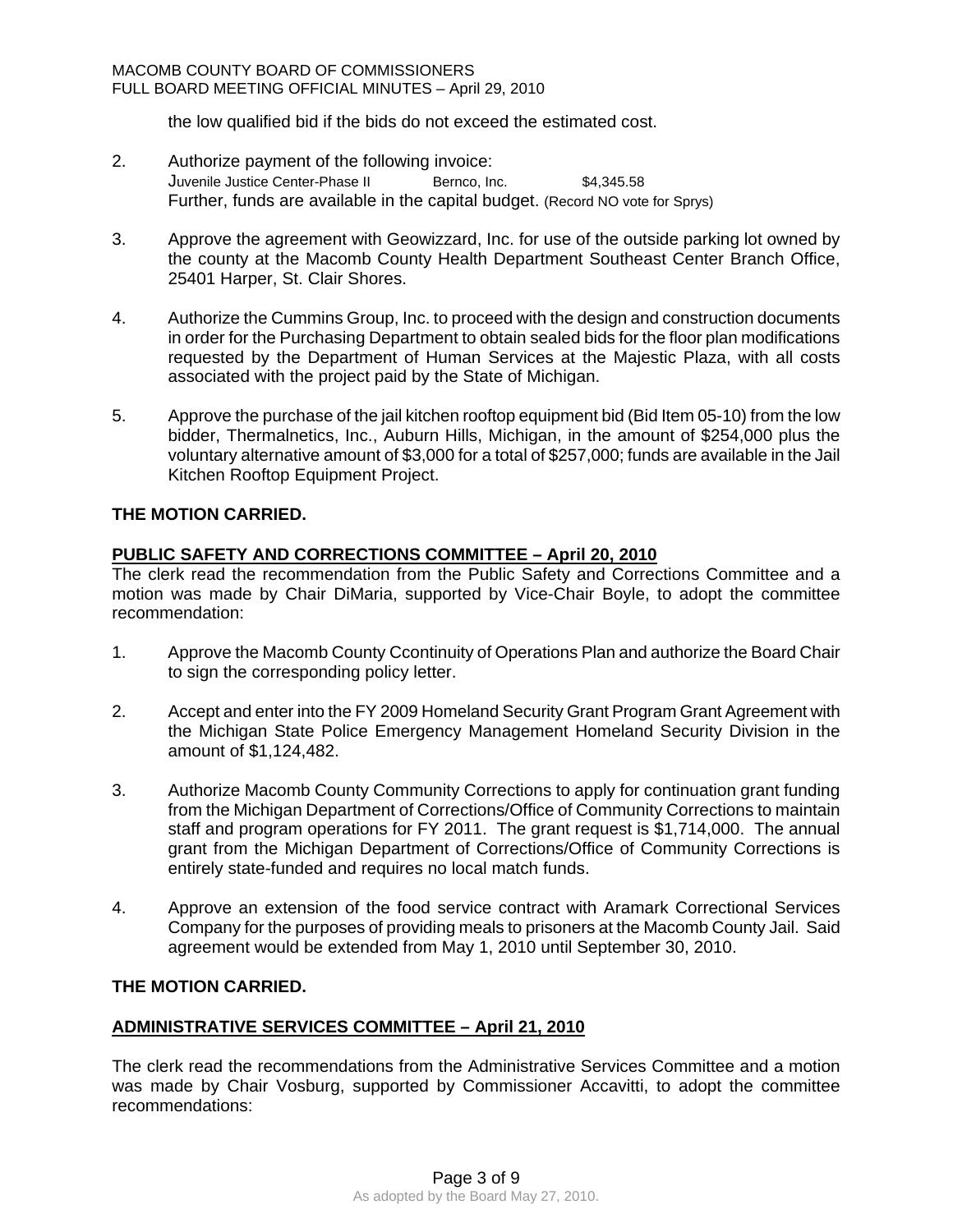- 1. Accept \$211,659 in Remonumentation grant funds, grant year 2010, provided by the State of Michigan, Office of Land Survey & Remonumentation, and to authorize its inclusion in the Macomb County remonumentation budget; approve and authorize the monumentation and remonumentation plan for Macomb County, Michigan, to include Section IX, rapid geodetic positioning of PLS corners; approve and authorize for execution for grant year 2010 the monumentation-surveyor contracts and peer group member contracts and file status report detailing the work completed through the Macomb County Remonumentation Program from 1993-2009.
- 2. Approve participation in the cost-free NaCo "County Showcase Program" with topic areas to be determined by the Board Chair and Administrative Services Committee Chair.

# **THE MOTION CARRIED.**

# **PLANNING & ECONOMIC DEVELOPMENT COMMITTEE– April 21, 2010**

The clerk read the recommendations from the Planning & Economic Development Committee and a motion was made by Co-Chairs Carabelli & Bruley, supported by Vice-Chair D. Flynn, to adopt the committee recommendations:

- 1. Approve hosting a reception for Mexican and Mexican-American business leaders in cooperation with the Consulate of Mexico on July 2, 2010.
- 2. Authorize the Planning and Economic Development Department to increase and extend developer contracts for very-low-income housing in the Neighborhood Stabilization Program (NSP) to moderate and middle-income housing in the NSP in order to meet commitment deadlines.

# **THE MOTION CARRIED.**

# **EDUCATION AND TRAINING COMMITTEE – April 21, 2010**

The clerk read the recommendation from the Education and Training Committee and a motion was made by Chair D. Flynn, supported by Vice-Chair Moceri, to adopt the committee recommendation:

1. Authorize Macomb MSU Extension to receive \$30,000 from local schools, community organizations and MSU Extension to support the Great Lakes Education Program from January 1, 2010 until funds are fully expended.

# **THE MOTION CARRIED.**

# **HEALTH & ENVIRONMENTAL SERVICES COMMITTEE– April 22, 2010**

The clerk read the recommendations from the Health & Environmental Services Committee and a motion was made by Chair Camphous-Peterson, supported by Vice-Chair J. Flynn, to adopt the committee recommendations:

- 1. Approve the solicitation of donations for the senior dances.
- 2. Authorize the Health Department to apply for a Michigan Department of Natural Resources and Environment (M.D.N.R.E.) grant in the amount of \$120,000 to continue operation of the Lake Huron to Lake Erie Corridor Real-Time Drinking Water Monitoring Network.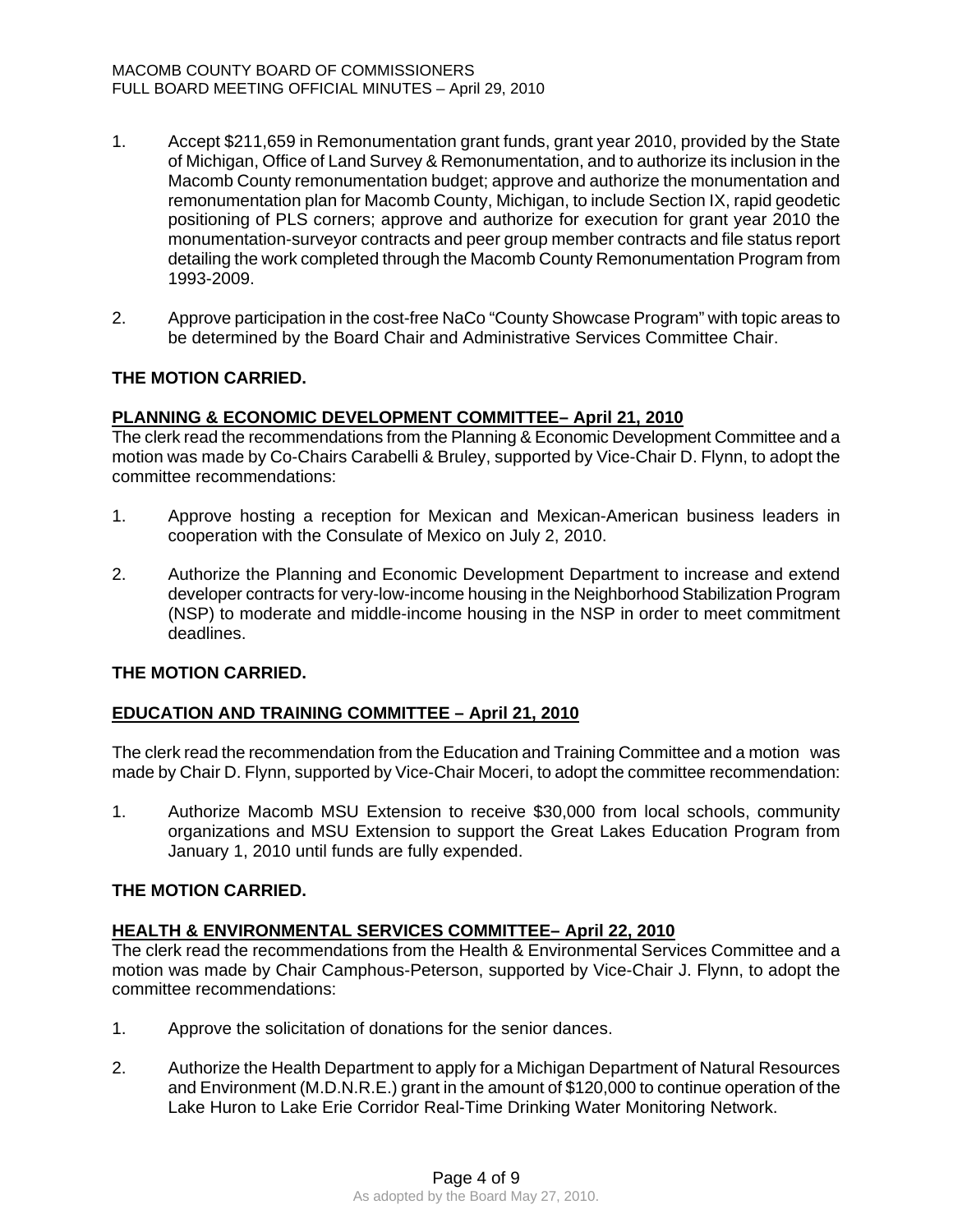- 3. Authorize the Health Department to provide a bid of \$46,725 on a Consumer Product Safety Division contract to perform pool inspections in Macomb County in accordance with the Virginia Graeme Baker Pool and Spa Safety Act Public Law No. 110-140.
- 4. Approve the Health Department's 2010-2011 Flu Program Plan.

# **THE MOTION CARRIED.**

# **PUBLIC SERVICES COMMITTEE – April 22, 2010**

The clerk read the recommendations from the Public Services Committee and a motion was made by Chair Torrice, supported by Vice-Chair Tocco, to adopt the committee recommendations:

- 1. Authorize the Community Services Agency to receive \$9,022 from Great Parents Macomb.
- 2. Authorize the Community Services Agency to submit the Head Start Continuation Plan for 2010-2011.
- 3. Authorize the submission of the Community Services Agency's supplemental Head Start grant.
- 4. Authorize the Community Services Agency to submit the Weatherization Assistance Program PY10 Local Service Plan.

# **THE MOTION CARRIED.**

# **PERSONNEL COMMITTEE – April 26, 2010**

The clerk read the recommendations from the Personnel Committee and a motion was made by Chair Mijac, supported by Vice-Chair Tocco, to adopt the committee recommendations:

- 1. Approve the reclassification of one Typist Clerk I/II position to one Typist Clerk III in the Veterans Services Department.
- 2. Approve an upgrade of one part-time Account Clerk IV position to one full-time Account Clerk IV and the addition of two full-time Weatherization Inspectors in the Community Services Agency.
- 3. Approve the reconfirmation and filling of one Attorney position in the Senior Citizen Services Department.
- 4. Concur with the request of the Department of Planning and Economic Development to share Ms. Denise Mentzer with the Library on a 50-50 basis.

# **THE MOTION CARRIED.**

# **BUDGET COMMITTEE – April 27, 2010**

The clerk read the recommendations from the Budget Committee and a motion was made by Chair Brdak, supported by Vice-Chair Sprys, to adopt the committee recommendations:

1. Approve ratification of a three (3) year labor agreement with the Macomb County Professional Deputy Sheriff Association (MCPDSA) representing Corrections Officers from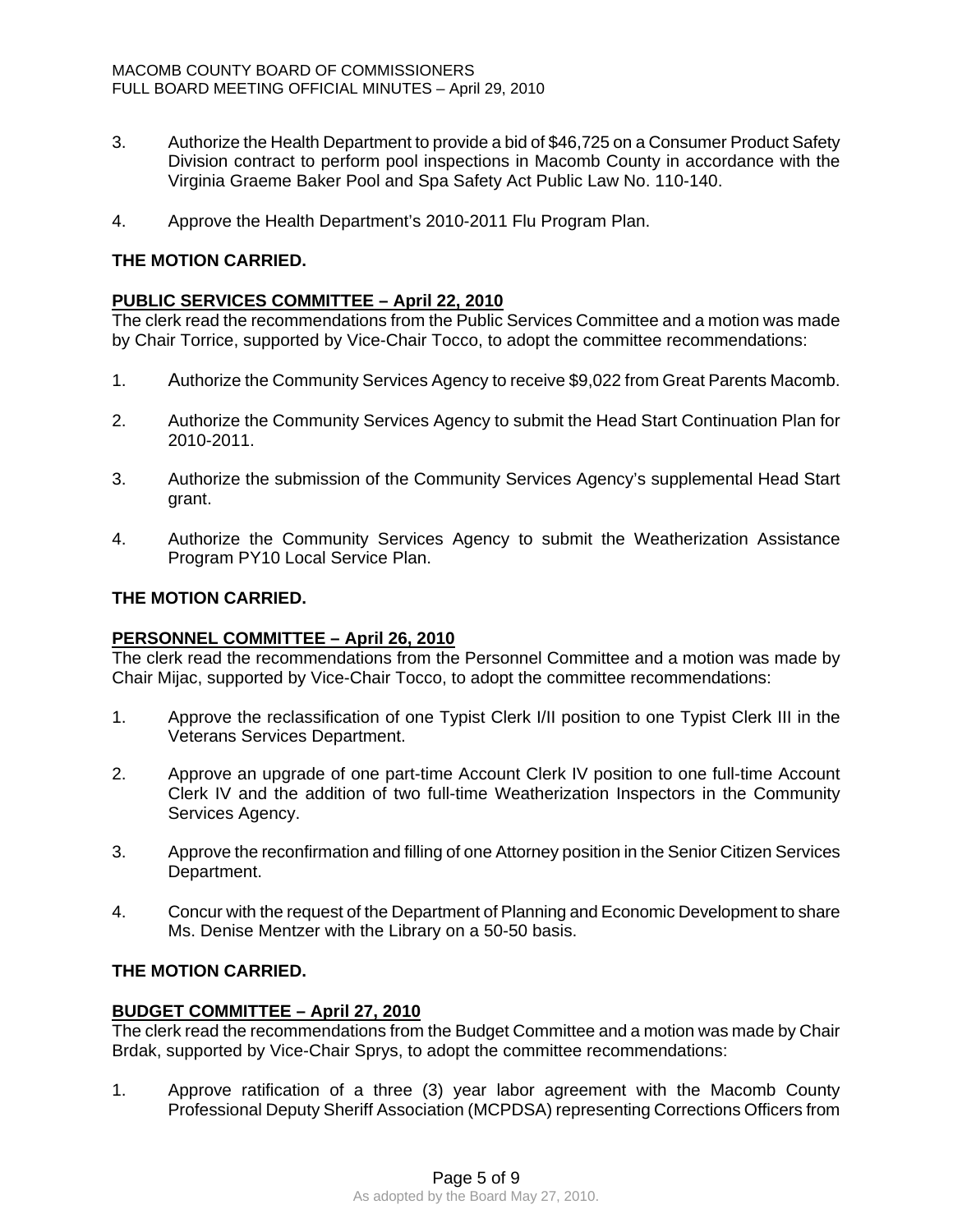January 1, 2008 to December 31, 2010.

- 2. Concur in the request of the Prosecutor's Office and approve the renewal of the Macomb Auto Theft Squad Grant for 2010/2011; requiring a county match of \$70,379.50.
- 3. Continue agreement in the amount of \$30,000 with Turning Point, Inc. for the Sexual Assault Nurse Examiner (SANE) Program.
- 4. Direct the Human Resources Department to review 2009 payroll records and for any employee who has dock time in-excess of what was agreed to in negotiations or board policy, that the employee's record be adjusted accordingly. For those employees who had not taken sufficient dock time in 2009, per labor contract or board policy, that those employees have additional mandated dock time in 2010, equal to the time not taken in 2009. If this cannot be achieved in discussion with labor organizations, then that department's budget shall be adjusted accordingly.

# **THE MOTION CARRIED.**

# **FINANCE COMMITTEE – April 28, 2010**

The clerk read the recommendations from the Finance Committee and a motion was made by Chair Kepler, supported by Vice-Chair Bruley, to adopt the committee recommendations:

Commissioner Sprys asked to separate Items 1 and 4. There were NO objections.

- 2. Approve the 2010 Equalization Report as submitted by the Equalization Department; also, that the Equalization Director bring back a recommendation that would be presented to communities regarding the streamlining of assessing departments and the consolidation of assessing at the county level.
- 3. Concur with the request of the Planning and Economic Development Department to allow the hosting of a Mexican and Mexican American business reception on July 2 and to allow the use of the Administration Building and parking lot.
- 5. Concur in the recommendation of Corporation Counsel concerning the case of PCSI/Liberty Mutual Insurance Company vs. Macomb County. (Record NO vote for Carabelli)

# **THE MOTION CARRIED.**

# **SEPARATED MOTION**

1. Approve the monthly bills and authorize payment; further, to approve the payroll in the amount of \$14,390,963.40, with necessary modifications to the appropriations. (Torrice abstaining from bills for Torrice and Zalewski, PLLC/fees-defense attorneys, Sprys abstain from bills to Sprys)

# **THE SEPARATED MOTION CARRIED.**

# **SEPARATED MOTION**

4. Approve a letter be sent to the Road Commission regarding the engineering and creation of drawing and documents necessary to obtain construction firms to finish the unimproved segments of the 70 mile trail loop.

A roll call vote was taken: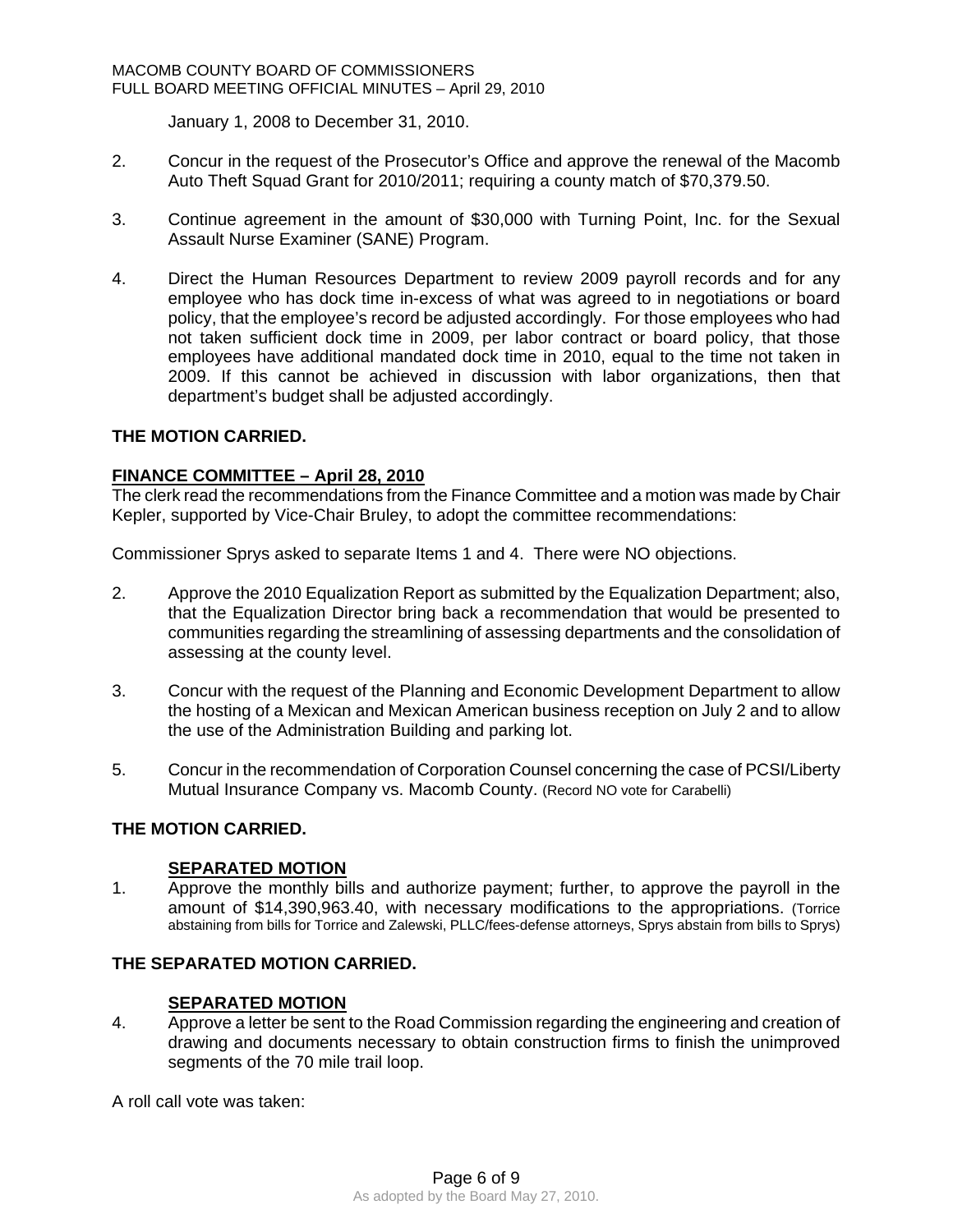All voted Yes.

## **THE SEPARATED MOTION CARRIED**.

## **RESOLUTIONS/TRIBUTES**

#### **MOTION**

A motion was made by Commissioner Duzyj, to adopt the following Resolutions in their entirety, supported by Commissioner Boyle.

Res. No. 10-29 Honoring Reverend James Friedman and the Macomb Police Chaplains' Academy (offered by DiMaria; recommended by Public Safety & Corrections Committee on 04/20/10) Res. No. 10-35 Commending the Richmond Lions Club on Their 70<sup>th</sup> Anniversary (offered by Rengert; recommended by Health & Environmental Services Committee on 04/22/10) Res. No. 10-33 Congratulating Westview Orchard on Receiving the Centennial Farm of the Year Award (offered by Brown; recommended by Personnel Committee on 04/26/10) Res. No. 10-36 Requesting State Assistance in the funding of 42<sup>nd</sup> District Courts, Division I and II (offered by Sprys; recommended by Budget Committee on 04/27/10) Res. No. 10-37 Calling for a Millage Election for Public Transportation Services (offered by Chairman; recommended by Finance Committee on 04/28/10) (record Szczepanski NO vote) Res. No. 10-26 Commending Rick Repicky on his Retirement as Superintendent of Fraser Public Schools (offered by Tocco & D. Flynn; recommended by Finance Committee on 04/28/10) Res. No. 10-27 Commending Mark Rudolph on his Service to the Community in the Families Against Narcotics Club (offered by Tocco; recommended by Finance Committee on 04/28/10) Res. No. 10-28 Commending Marie Marsh on the Occasion of Her 100<sup>th</sup> Birthday (offered by Carabelli, Brdak & Vosburg; recommended by Finance Committee on 04/28/10) Res. No. 10-30 Encouraging Support and Utilization of Federally Funded School Breakfast Programs (offered by D. Flynn; recommended by Finance Committee on 04/28/10) Res. No. 10-31 Commending Chief Dan Hagen - Retirement from Eastpointe Fire Department (offered by DiMaria; recommended by Finance Committee on 04/28/10) Res. No. 10-32 Celebrating the 60<sup>th</sup> Anniversary of the Ukrainian Sport Club Chernyk (offered by Duzyj; recommended by Finance Committee on 04/28/10) Res. No. 10-34 Congratulating Alice Mollison - 90<sup>th</sup> Birthday (offered by DiMaria & Doherty; recommended by Finance Committee on 04/28/10) **THE MOTION CARRIED.** 

# **ITEM WAIVED BY PUBLIC SERVICES COMMITTEE CHAIR**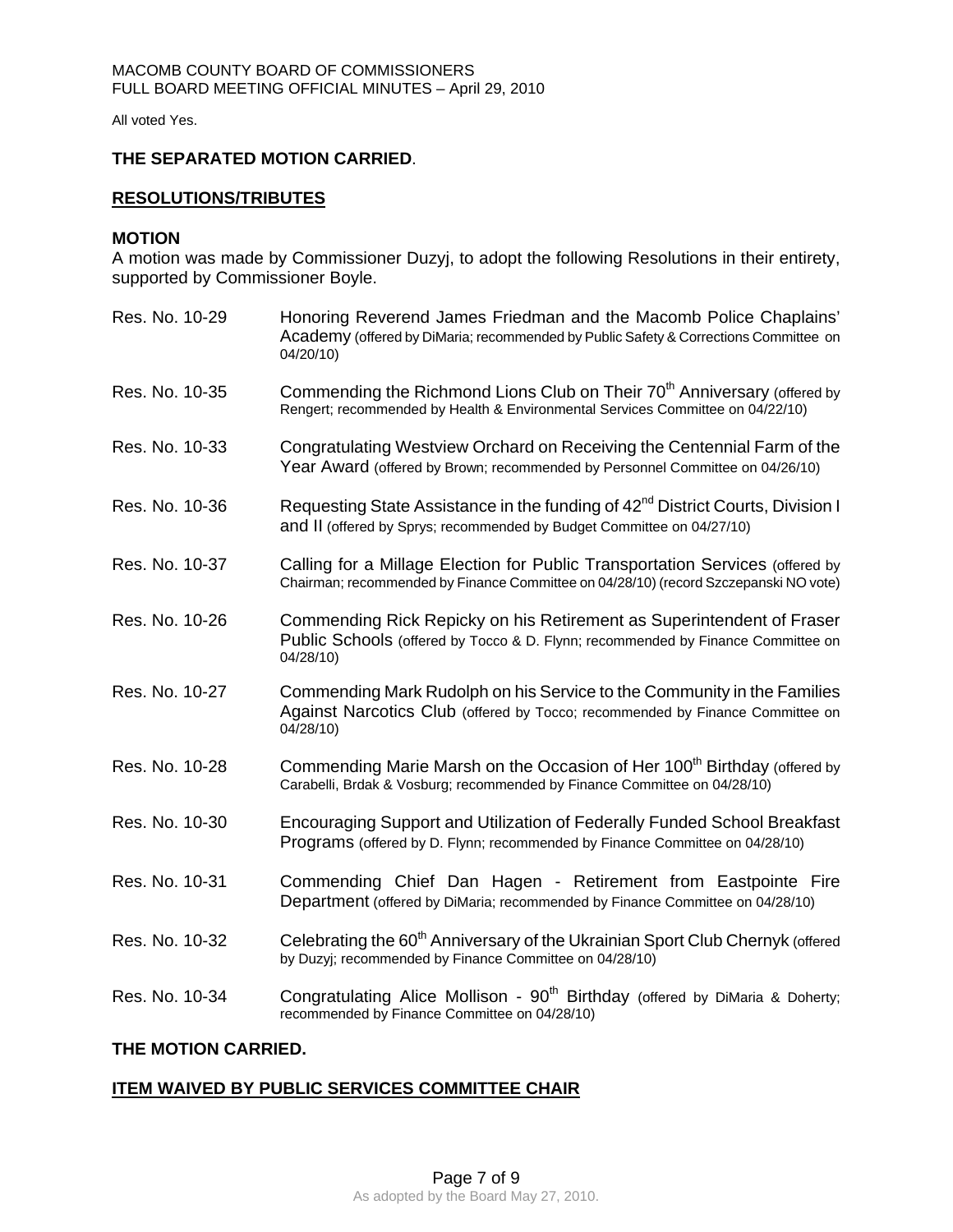## **MOTION**

A motion was made by Commissioner Sprys, to approve the item waived by the Chair of the Public Services Committee, supported by Commissioner Bruley.

1. Authorize the Macomb County Community Services Agency to accept funds from the Michigan Community Action Agency Association to implement the Compact Fluorescent Lightbulb Program.

## **THE MOTION CARRIED.**

# **ITEM WAIVED BY FINANCE COMMITTEE CHAIR**

# **MOTION**

A motion was made by Commissioner Camphous-Peterson, to approve the item waived by the Chair of the Finance Committee, supported by Commissioner Doherty.

1. Approve appropriation for conducting an Environment Impact Study regarding the Selfridge Air Field Lake St. Clair Shores Line which is part of the proposed Macomb County 70 Mile Trail Loop Project.

## **THE MOTION CARRIED.**

# **REQUEST TO PURCHASE PREVIOUS SERVICE TIME**

#### **MOTION**

A motion was made by Commissioner Vosburg, to approve request to purchase previous service time by Ken Lampar, supported by Commissioner Sauger.

**THE MOTION CARRIED.** (Record Lampar abstain and Carabelli and Brown NO votes)

#### **NEW BUSINESS**

Commissioner Sprys noted that since the resolution was passed regarding  $42<sup>nd</sup>$  District Court, Armada Village passed a resolution in support of what County did.

Commissioner Brown indicated Washington Township passed a similar resolution.

Commissioner Carabelli reminded everyone that May 22<sup>nd</sup> is an event on the trail.

Comimssioner Brdak let everyone know that the Budget Committee meeting was moved to Wednesday the 26<sup>th</sup> immediately following the Finance Committee.

## **PUBLIC PARTICIPATION**

**None**